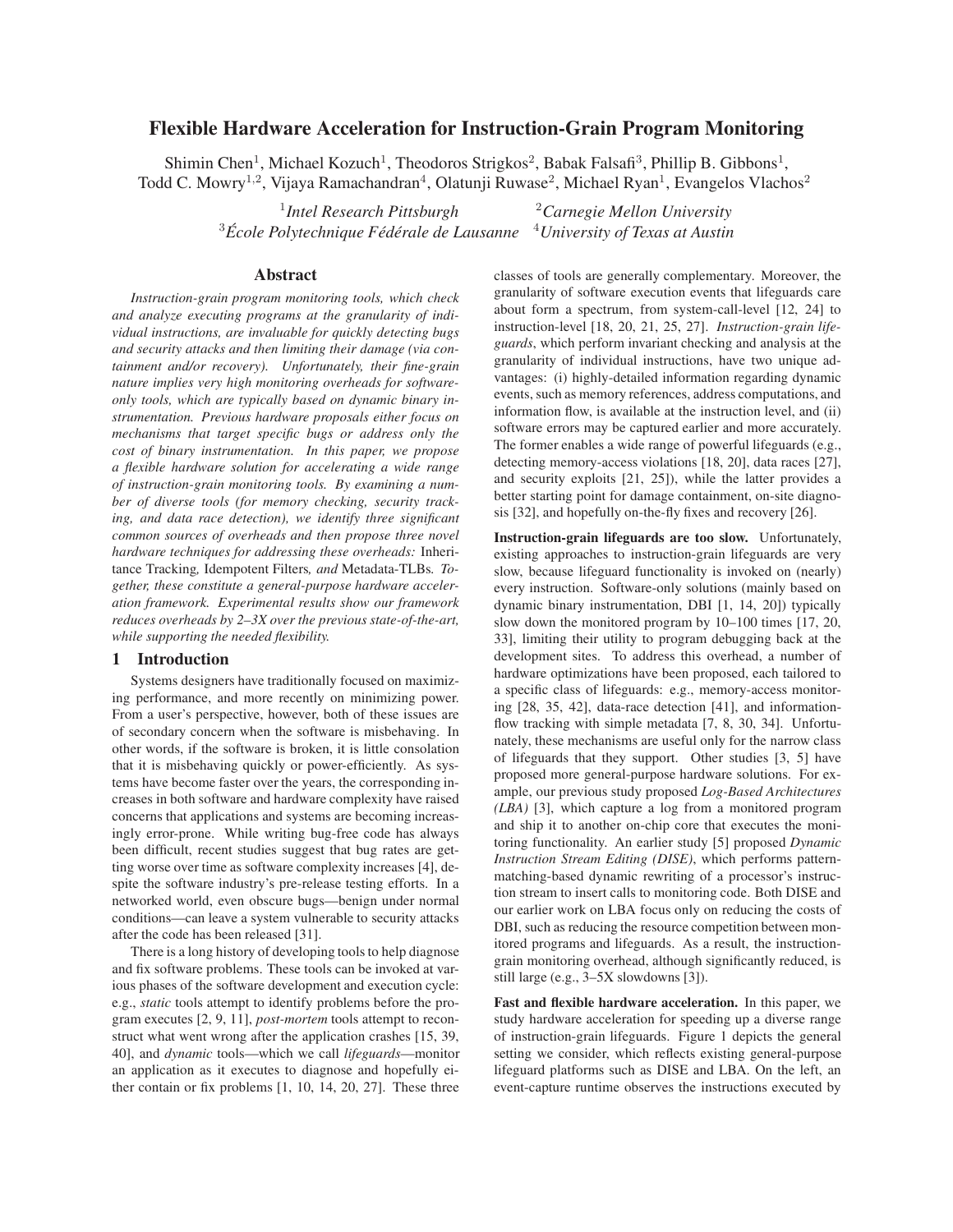

|                                    | IT  | IF  | M-TLB |
|------------------------------------|-----|-----|-------|
| <b>ADDRCHECK</b>                   |     | yes | yes   |
| <b>МЕМСНЕСК</b>                    | yes | yes | yes   |
| <b>TAINTCHECK</b>                  | yes |     | yes   |
| TAINTCHECK W/<br>detailed tracking | yes |     | yes   |
| LOCKSET                            |     | ves | es    |

**Figure 1. Our framework targets metadata updates (via Inheritance Tracking (IT)), metadata checks (via Idempotent Filters (IF)) and metadata mapping (via Metadata-TLB (M-TLB)). acceleration framework to the lifeguards in this study. See Table 1 for lifeguard descriptions.**

the monitored program, and creates a corresponding stream of event records. The dashed box on the left shows examples of rare and frequent events of interest. On the right, a lifeguard tracks the state of the application (e.g., which memory regions have been allocated) by maintaining application *metadata*. To consume the event stream, the lifeguard issues event handlers that may update its metadata, use the metadata to check the event against some invariant, or both.

This paper presents a hardware acceleration framework for instruction-grain lifeguards. By analyzing a number of lifeguards representing diverse monitoring requirements, we identify three main sources of overheads for instruction-grain lifeguards. Our framework provides novel techniques for addressing each of these sources:

(i) **Propagation tracking**. One key source of lifeguard overhead is *propagation tracking* (or *dynamic information flow tracking* [30]). Given an executed application instruction I, the metadata of I's destination location is computed as a combination of the metadata of all I's source locations (e.g., if one of I's sources contains "suspect" data, then I's destination now contains "suspect" data). Previous work on propagation tracking [7, 8, 21, 30] has considered only such *generic* propagation tracking, which is challenging to optimize because of the strong dependence among application instructions. Our key insights are that generic propagation tracking is more general than needed for important invariants, that a more restricted version suffices, and moreover, that such a version can be supported with significantly lower overhead using a novel technique called *Inheritance Tracking (IT)*.

(ii) **(Redundant) checking**. For many lifeguards, checking is performed on every memory reference and/or on every address computation. To reduce this second key source of overhead, our idea is to take advantage of the fact that lifeguards do not need to check "redundant" events, where the corresponding metadata are not changed. Hence, we design hardware *Idempotent Filters (IF)* to identify (and discard) redundant events without the overhead of accessing the metadata. Previously, redundant event filtering has been applied to address-checking lifeguards using other mechanisms [28], but we show how our technique can be applied more generally.

(iii) **Metadata mapping**. The third key source of overhead is the mapping from an application address to the corresponding metadata location(s) that is performed in almost every lifeguard event handler. We propose *Metadata-TLB (M-TLB)*, a novel mechanism that speeds up such metadata address translation. The M-TLB resides in user space. It can be configured at runtime for a variety of metadata sizes and organizations.

In this way, our framework achieves the performance of lifeguard-specific hardware approaches, while supporting a wide range of lifeguards, as illustrated in Figure 2.

**Contributions.** This paper makes the following main contributions. First, we analyze a number of diverse lifeguards to understand the requirements and commonalities of instruction-grain lifeguards, identifying three main sources of lifeguard overheads (Section 2). We use LBA as a case study lifeguard platform (Section 3). Second, we propose a hardware acceleration framework highlighted by three novel techniques for addressing these overheads: *Inheritance Tracking (IT)* for accelerating propagation-style metadata updates (Section 4), *Idempotent Filters (IF)* for identifying and discarding redundant checking events that will not alter metadata state (Section 5), and *Metadata-TLBs (M-TLB)* for accelerating the translation from application address to metadata address (Section 6). Finally, we implemented our techniques within LBA and evaluated them through simulation studies (Section 7). Our experiments with CPU-intensive benchmark programs (the most challenging case, because of their high instruction rate) show a 2–3X reduction in LBA's overheads for all of the studied lifeguards, down to a 2–51% overall slowdowns for all but one of the lifeguards.

## **2 Requirements for Efficiently Supporting Instruction-Grain Lifeguards**

Our goal is to provide hardware accelerators for a wide range of instruction-grain lifeguards, addressing the major performance bottlenecks in such lifeguards while being sufficiently flexible to support their diverse requirements. This section analyzes a range of lifeguards in order to understand their commonalities and differences. We identify three significant, common sources of overheads for lifeguards, as well as five important axes on which lifeguards differ even in these common sources. Finally, we discuss related work in the context of these commonalities and differences.

#### **2.1 Understanding Instruction-Grain Lifeguards**

We focus on four diverse instruction-grain lifeguards that detect memory violations, security exploits, and data races, as detailed in Table 1. In the table, we describe for each lifeguard its purpose, the basic idea, the metadata maintained, and when/how metadata updates and checks are performed. To simplify the descriptions, we ignore checks that consume only a negligible fraction of the lifeguard's time.

From Figure 1 and Table 1, we see that execution events in the monitored program correspond to specific lifeguard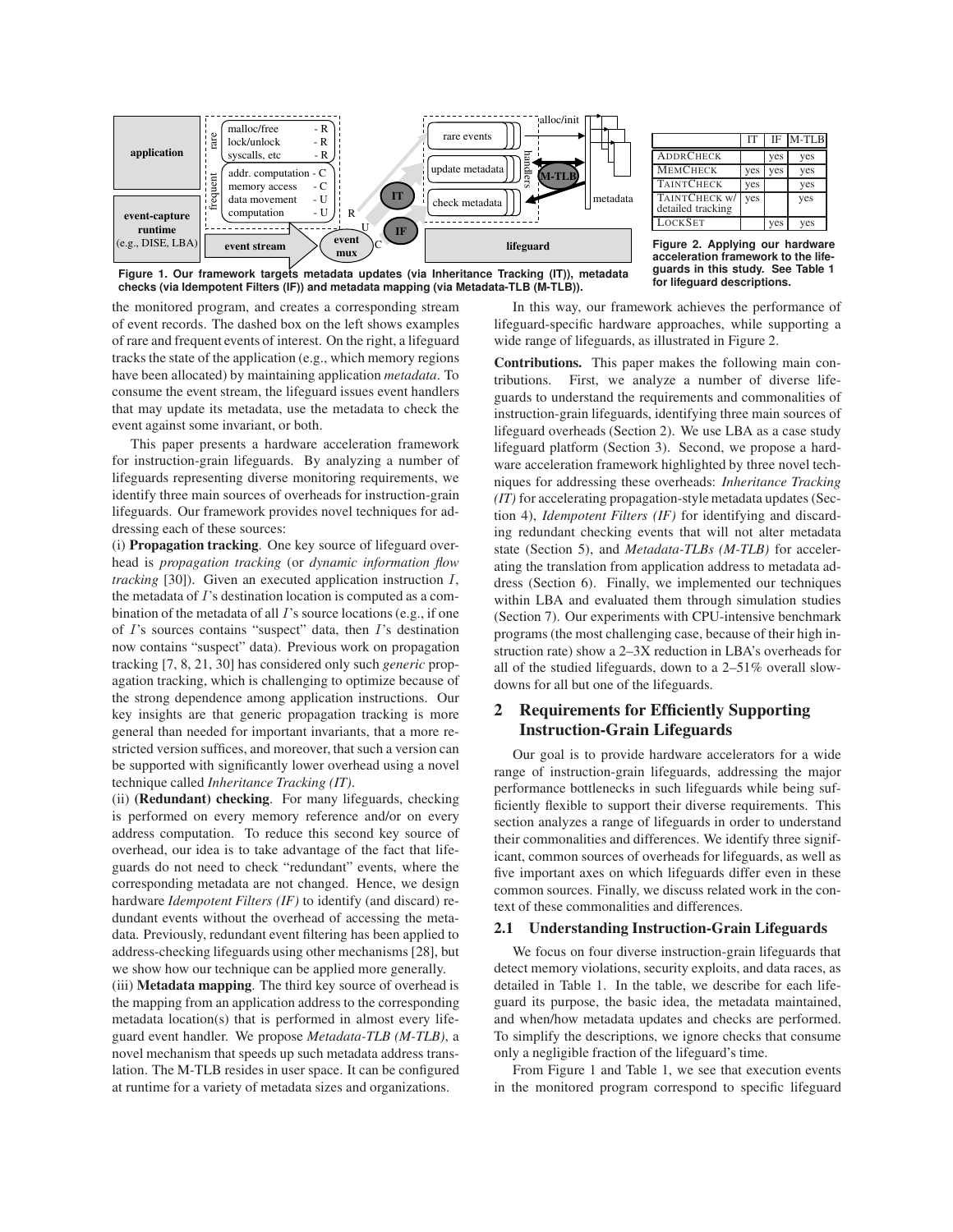|                            | Table 1. Example instruction-grain lifeguards.                                                                                                                                                                                                                                                                                                                                                                                                                                                                                                                                                                                                                                                                                                                                                                                                                                                                                                                                                                                                                                                                                                                                                                                                                                                                                                                                                                                                                                                                                                                                                                                                                                                                                                                        |
|----------------------------|-----------------------------------------------------------------------------------------------------------------------------------------------------------------------------------------------------------------------------------------------------------------------------------------------------------------------------------------------------------------------------------------------------------------------------------------------------------------------------------------------------------------------------------------------------------------------------------------------------------------------------------------------------------------------------------------------------------------------------------------------------------------------------------------------------------------------------------------------------------------------------------------------------------------------------------------------------------------------------------------------------------------------------------------------------------------------------------------------------------------------------------------------------------------------------------------------------------------------------------------------------------------------------------------------------------------------------------------------------------------------------------------------------------------------------------------------------------------------------------------------------------------------------------------------------------------------------------------------------------------------------------------------------------------------------------------------------------------------------------------------------------------------|
| ADDRCHECK [17]             | Purpose: Check whether every memory access is to an allocated region of memory.<br><b>Idea:</b> By intercepting memory allocation routines such as malloc and free, ADDRCHECK maintains metadata for each byte of<br>the monitored program's address space indicating whether or not that byte is currently accessible. The metadata are checked on<br>every memory operation for (mainly) invalid heap accesses and invalid stack accesses.<br>Metadata: One "accessible" bit per address byte of the monitored program.<br><b>Metadata updates:</b> malloc and free events change the accessible state of the affected heap blocks.<br><b>Metadata checks:</b> For every memory access, check the accessible bit for the memory address.<br>Auxiliary structures: A list of records for observed malloc's and a list of records for observed free's, which are used to detect<br>double free's, invalid free's, and memory leaks.                                                                                                                                                                                                                                                                                                                                                                                                                                                                                                                                                                                                                                                                                                                                                                                                                                   |
| <b>MEMCHECK</b> [18, 19]   | <b>Purpose:</b> Extend ADDRCHECK to detect the use of uninitialized values.<br>Idea: A memory load of an uninitialized value is not an error in itself (e.g., copying a partially initialized structure). Rather, an error<br>is raised only if uninitialized values are dereferenced as pointers, used in conditional tests, or passed into system calls. To achieve<br>this, MEMCHECK tracks the propagation of uninitialized values in the monitored program.<br>Metadata: Same as ADDRCHECK + one "initialized" bit per address byte + "initialized" state per register.<br>Metadata updates: Accessible bits are updated as in ADDRCHECK. Initialized bits are cleared after free's and set for constant<br>value writes and system call returns. Propagation tracking: For every executed instruction, the destination becomes uninitialized<br>if at least one of the sources is uninitialized.<br>Metadata checks: Accessible bits are checked as in ADDRCHECK. Initialized bits are checked for base/index registers of memory<br>accesses, conditional test inputs, and system call inputs.<br><b>Auxiliary structures: Same as ADDRCHECK.</b>                                                                                                                                                                                                                                                                                                                                                                                                                                                                                                                                                                                                              |
| TAINTCHECK <sup>[21]</sup> | Purpose: Detect overwrite-related security exploits (e.g., due to buffer overruns and format string vulnerabilities).<br>Idea: All unverified program input data, such as data from the network, are marked as suspect, or <i>tainted</i> . Subsequently, the<br>propagation of tainted data through the program is carefully tracked. If a tainted value is loaded from memory, the destination<br>register is marked as tainted. A computation destination is marked as tainted if a source is tainted. An error is raised if tainted<br>data are used in critical ways, such as in jump target addresses, format strings of $print$ -like calls, or system call arguments.<br><b>Metadata:</b> One "tainted" bit per address byte of the monitored program + "tainted" state per register.<br>Metadata updates: Set "tainted" bits to untainted after malloc's. Memory buffers used in read or recv system calls obtaining<br>data from untrusted sources are marked as tainted. Tainted status is propagated for every executed instruction.<br>Metadata checks: Check tainted status of register or memory locations of indirect jump target addresses, format strings of printf-<br>like calls, and system call arguments.<br>TaintCheck with detailed tracking: We also study a TAINTCHECK variant that records a history of the taint propagation, using an<br>8-byte metadata structure (4-byte "from" address, 4-byte instruction pointer) per 4-byte application word (see Section 7.1).                                                                                                                                                                                                                                                                   |
| LOCKSET <sub>[27]</sub>    | Purpose: Detect data races by checking whether accesses to shared memory locations are protected by consistent sets of locks.<br><b>Idea:</b> For each thread $t$ , LOCKSET maintains the current set $S_t$ of locks held by the thread. For each shared memory location $m$ , it<br>maintains a candidate set $S_m$ of locks. m is known to be a shared location if a second thread accesses it; at this moment, $S_m$ is<br>initialized with the current lock set of the second thread. Afterwards, whenever a thread t references $m, S_m$ is set to $S_m \cap S_t$ . If<br>$S_m$ ever becomes empty, then no consistent common lock set protects accesses to m, and an error is raised.<br>Metadata: A lockset is implemented as a sorted list of lock addresses. A 32-bit record is maintained for every 4-byte word in the<br>monitored program. It consists of a compressed 30-bit pointer to the actual candidate lockset and a 2-bit state for the location<br>(virgin, exclusive, shared read-only, shared read-write). If the state is exclusive, the 30-bit pointer is reused for recording its<br>owner thread ID. For every thread, an uncompressed pointer to the thread's current lockset is maintained.<br>Metadata updates: malloc's set metadata to be virgin. A virgin location becomes exclusive after the first memory access. An<br>exclusive location becomes shared after a memory access from a thread other than the owner. For shared locations, lockset<br>intersection is performed for every memory access.<br><b>Metadata checks:</b> For every shared memory access, check if the resulting lockset after intersection is empty.<br><b>Auxiliary structures:</b> All the known locksets, each being a sorted list of lock addresses. |

handler functionality, and that the interesting events are typically either important library/system calls or individual instructions. The former are often expensive to handle, but rare, while the latter are inexpensive individually, but so frequent that lifeguard performance is very sensitive to their cost.

Table 1 shows that the role of many instruction-grain event handlers centers around accessing lifeguard metadata (also called *shadow values* [20]), which represent the state information maintained by lifeguards regarding the monitored application's address space (e.g., which addresses have been tainted), often including application registers. Consequently, these handlers perform the following three major activities:

(1) **Metadata updates**: While some metadata (e.g., AD-

DRCHECK's accessible bits and LOCKSET's 32-bit records) are updated only at infrequent events such as library calls, others are updated at nearly every monitored instruction. The latter metadata arise in *propagation tracking* lifeguards such as MEMCHECK and TAINTCHECK, which propagate metadata status from sources to destinations on every instruction. Because each such update takes multiple instructions to perform, propagation tracking is a key source of lifeguard overhead.

(2) **Metadata checks**: Checks are often performed in instruction-grain events (e.g., for every application memory access in ADDRCHECK and MEMCHECK and every shared memory access in LOCKSET). Intuitively, in a well-behaved program, metadata converge into stable states quickly. This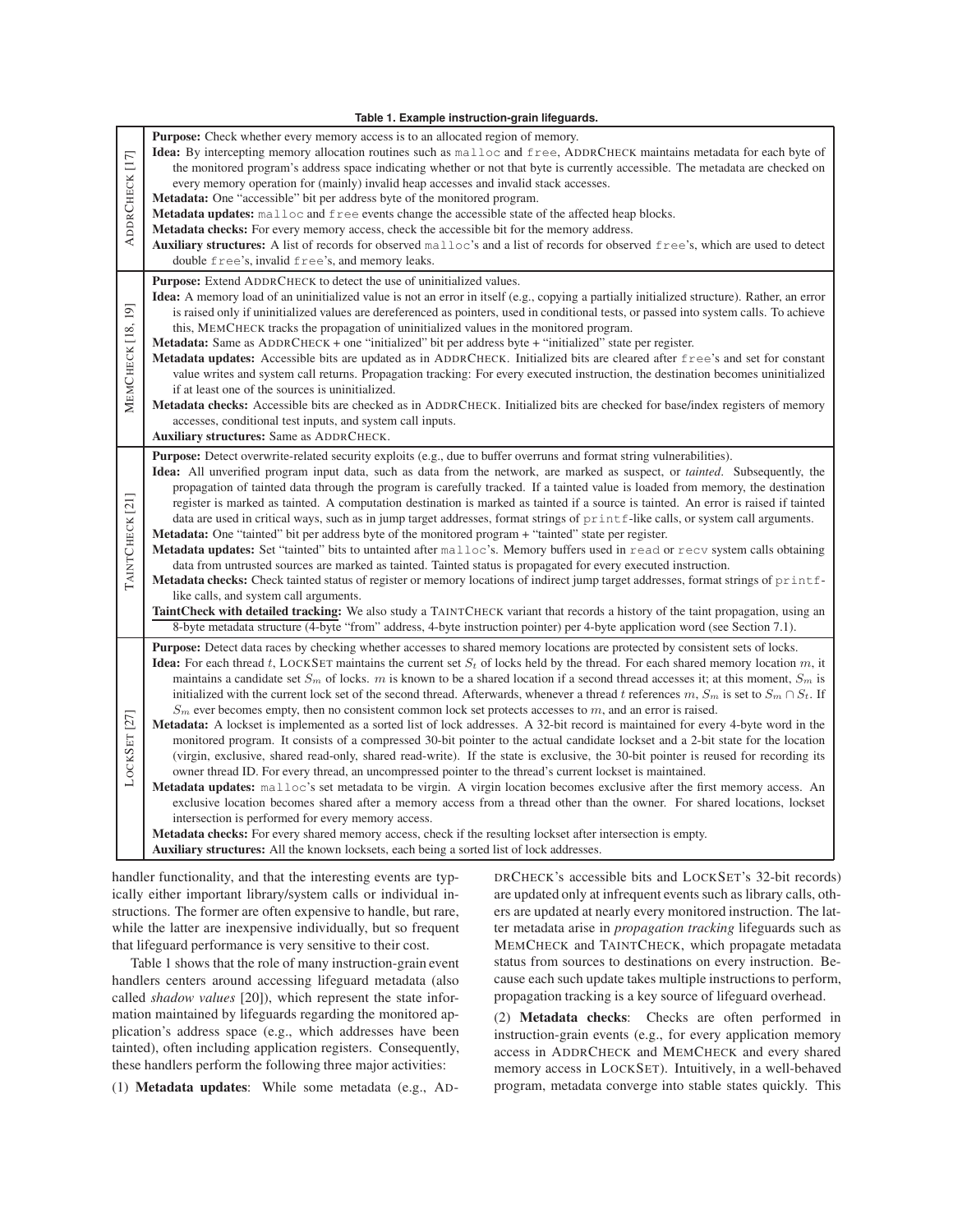insight can be exploited in lifeguard handlers by checking the frequent case—stable state—in a fast path while branching into a slow path for more detailed checks. However, even the most optimized checking operation has to do metadata access, comparison, and branch. Thus, (redundant) metadata checks are a second key source of lifeguard overhead.

(3) **Metadata mapping**: An address of the monitored application is mapped into a metadata location (e.g., an application address is mapped to an accessible bit in ADDRCHECK). This operation involves a sequence of mask and shift instructions, which often takes a significant portion of handler instructions (as high as half of the instructions, as will be illustrated in Section 6). Because this translation is required for every metadata check and update in all our lifeguards, metadata mapping is a third key source of lifeguard overhead.

As revealed by our experimental study in Section 7, these three sources of overheads constitute a significant fraction of the lifeguards' execution times.

Finally, as shown in Table 1, there are several important differences in the way that metadata are used by the four lifeguards. These differences fall along five axes: (i) unit for metadata (memory or register, per-byte or per-word), (ii) metadata bits per unit (1–64 bits); (iii) metadata semantics (e.g., LOCKSET's pointer plus state encoding); (iv) whether the metadata are propagation-tracking; and (v) use of auxiliary structures. These differences demand flexibility in the underlying support platform.

## **2.2 Related Work on Hardware Proposals for Instruction-Grain Lifeguards**

**Lifeguard-specific techniques.** One class of prior hardware proposals achieves low overhead, but targets only one or a subset of lifeguards. HARD [41] implements hardware-based LOCKSET by extending every cache line with a hardware bloom filter representing the candidate lockset and augmenting the snoopy-based cache coherence protocol for lockset communication and updates. MemTracker [35] focuses only on memory access monitoring (propagation tracking, for instance, is not supported). The scheme adds an extra processor pipeline stage that performs lifeguard metadata updates and checks based on a state transition table with events such as load, store, alloc, and free. It cannot handle flexible metadata semantics such as that in LOCKSET. Similarly, several recent hardware proposals [7, 8, 30, 34] focus on improving the performance of propagation tracking—also known as *dynamic information flow tracking* (DIFT)—by introducing microarchitectural changes to enable the processor to manage metadata directly. While several of these proposals provide some policy flexibility (addressing axis (ii), above), they still restrict the metadata format and semantics (axes (i) and (iii)) to reduce the hardware complexity; hence, lifeguard generality is sacrificed. For example, they do not support non-DIFT lifeguards such as LOCKSET and cannot support propagation tracking with more flexible metadata such as TAINTCHECK with detailed tracking.

**Techniques targeting binary instrumentation cost.** The second class of hardware proposals strive to support a wide range of lifeguards. However, they focus only on reducing the



log producer components **a** log consumer components **T** *This paper* 

**Figure 3. LBA on a many-core processor, including the components (IT, IF, M-TLB) proposed in this paper.**

costs incurred by dynamic binary instrumentation [1, 14, 20], the state-of-the-art software-only lifeguard platform. In particular, they seek to reduce (i) code translation costs for inserting event handlers into application code; (ii) competition for resources such as cycles, registers and caches; and/or (iii) the cost of re-creating hidden instruction states, such as memory addresses in IA32. DISE [5] removes cost (i) by extending the instruction fetch and decode unit with a macro-expansion capability for pattern-matching triggering events and inserting lifeguard event handlers on the fly. It also reduces cost (ii) somewhat by providing special registers for lifeguards. iWatcher [42] enables event handlers to be associated with address ranges, triggers event handlers based on cache line tags, and executes handlers and the monitored program in separate hardware threads, thus reducing all three costs. However, the scheme does not support propagation tracking or large tags. Several recent studies (Heapmon [28], INDRA [29], and LBA [3]) propose to take advantage of many-core processors and run lifeguards on otherwise idle cores. While Heapmon and INDRA studied only specific lifeguards, LBA is a general-purpose replacement for the dynamic binary instrumentation approach, reducing all three costs.

In contrast to this prior work, we provide hardware accelerators that address the three major performance bottlenecks in instruction-grain lifeguards, while being sufficiently flexible to support their diverse requirements.

## **3 Case Study: Log-Based Architectures**

As our work was done in the context of the Log-Based Architectures (LBA) project, we will use LBA as our running case study. Note, however, that our framework is not tied to LBA and can also be used to accelerate any lifeguard platform having the generic structure of Figure 1 (e.g., DISE [5]).

Figure 3 depicts a many-core processor enhanced with LBA producer components (darker/green rectangles with outgoing arrows) and LBA consumer components (lighter/yellow rectangles with incoming arrows) for every core. Given users' relative preferences of performance, power, and correctness, lifeguard monitoring can be dynamically enabled. In Figure 3, the dashed/blue rectangles on the consumer side are the new components proposed in this paper.

The zoom-in picture in Figure 3 shows that a lifeguard running on core 2 is monitoring an unmodified application running on core 1. As an application instruction retires, LBA captures a record, compresses it, and transports it through a buffer in on-chip cache. An instruction record (conceptually) consists of the program counter, instruction type, input/output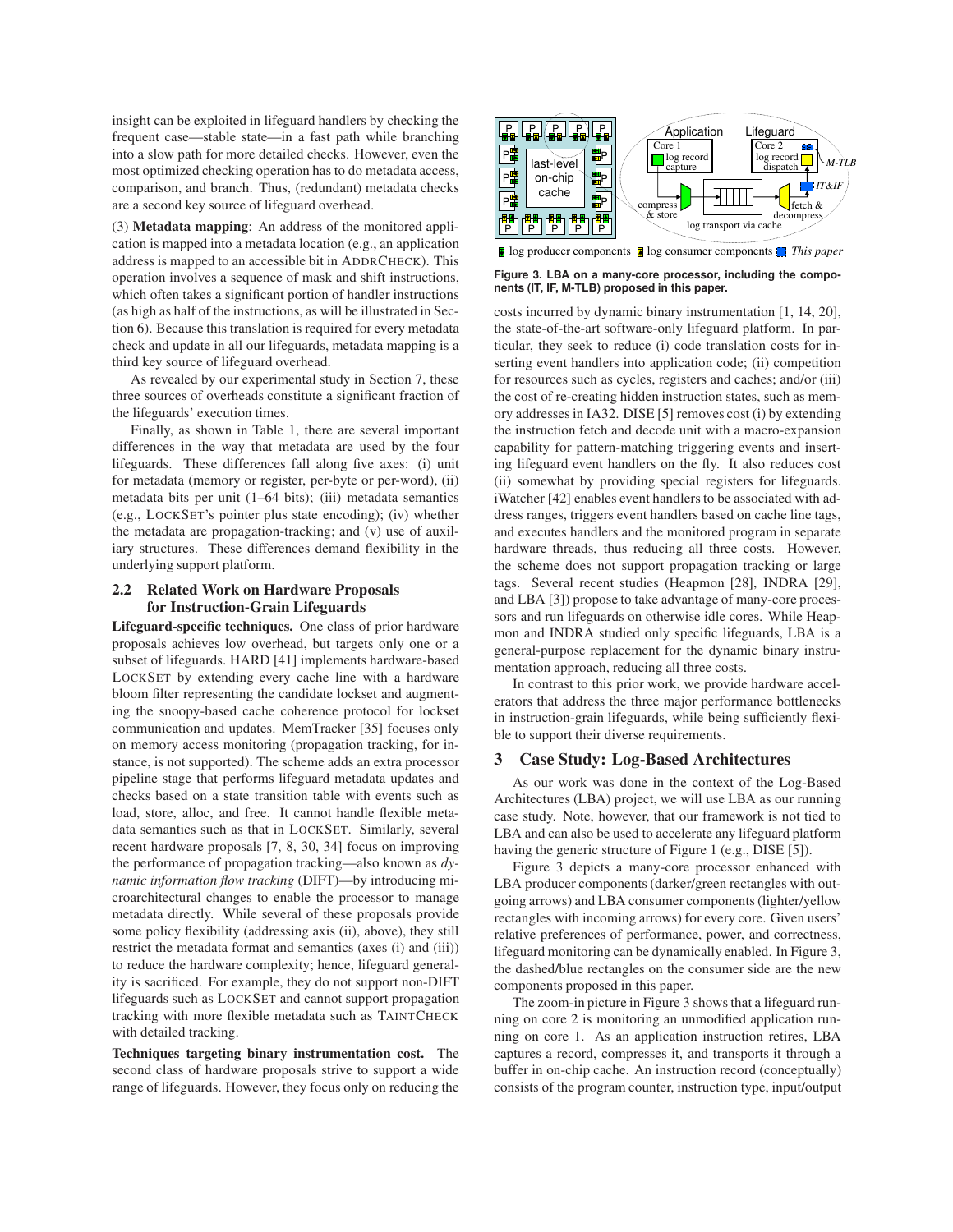

**Figure 4. Propagation tracking for an example sequence of application instructions.**

operand identifiers, and any data addresses (the compressed log records are less than a byte [3]). In addition, LBA supports software-inserted annotation records representing high-level events (e.g., malloc library calls), which can be captured via wrapper libraries. The consumer components support eventdriven execution. A lifeguard is organized as a set of event handlers registered with LBA in an event type configuration table (ETCT); each instruction record corresponds to one or more events. Every handler ends with a special control transfer instruction—*nlba* (next LBA event). *nlba* does not have target addresses, instead it determines the event type from log records, looks up the ETCT, and changes program control to the entrance of the registered handler. Certain event values (such as data addresses) are automatically placed in registers for ready handler access.

LBA reduces the producer-consumer synchronization overhead by using a large (64KB–1MB) log buffer; however, if the buffer becomes full (empty), the application (lifeguard) must stall. Because of the decoupled nature of execution and checking, bug detection at the lifeguard lags bug occurrence at the application. LBA relies on OS level support for fault containment. The monitored application is stalled at each syscall until the lifeguard finishes checking all the remaining records in the log buffer; this prevents any damage from propagating into the OS kernel and affecting other applications.

## **4 Optimizing Propagation Tracking**

Lifeguards such as TAINTCHECK and MEMCHECK (and generally all DIFT lifeguards [30]) track the propagation of data characteristics through the application's address space. While lifeguards that do not track data propagation may ignore certain classes of events (e.g., LOCKSET may ignore events that do not reference memory, such as register-register ALU operations), propagation-style lifeguards must track the flow of data through every operation that handles data, and hence must be triggered for nearly every event.

Consequently, propagation-tracking lifeguards often suffer high execution overhead. For example, Figure 4 shows a sequence of application instructions, the corresponding events, and the TAINTCHECK operations that would be triggered to handle them. Except for the two "self" operations, (3) and (5), an event is delivered for every application instruction. (See Figure 5 for the full list of propagation-tracking events.) Note that each TAINTCHECK operation may comprise multiple instructions. For example, the operation associated with event (1) must determine the metadata address associated with application address A, fetch A's metadata (taint value), determine the metadata address associated with application register %eax, and finally store the taint value. Clearly, reducing the number of events that must be delivered to the lifeguard could result in significant performance savings.

### **4.1 Hardware-assisted Propagation Tracking**

To improve the performance of propagation-tracking lifeguards, several studies [7, 8, 30, 34] have proposed hardware designs that automatically track metadata values. Unfortunately, these designs are quite narrow in scope—supporting only a single lifeguard or, at best, only a particular metadata size and organization (so that the hardware engine can access the lifeguard's metadata without software support). As a result, even simple modifications to lifeguards that perform well in their unmodified form, such as adding detailed tracking to TAINTCHECK, may reduce the lifeguard's performance from an acceptable level to a prohibitively low one.

As an alternative to propagating metadata *values* in hardware, we propose an optimization that tracks the data *inheritance* instead. The difference can be illustrated by returning to instruction (1) in Figure 4. A value propagation mechanism would require that hardware retrieve the metadata corresponding to memory address A, and associate it with register %eax. Inheritance tracking, in contrast, suggests that the hardware associate %eax with the *address* A, rather than its metadata. By separating the tracking of inheritance from the propagation of metadata values, we support a wider range of lifeguards because the hardware need not comprehend the metadata organization. Additionally, the lazy evaluation of the metadata often enables further optimizations, as we shall see later.

#### **4.2 Unary Inheritance Tracking**

Inheritance Tracking is particularly useful for eliminating events associated with the flow of data through registers. Consequently, an initial sketch for propagation performance acceleration would essentially be a small shadow register file that associates each architectural register with the addresses from which it inherits. The challenge with this design is that, with generic propagation, a particular register could have multiple ancestors. For example, after instruction (6) in Figure 4, %eax's inheritance list contains A, B, and C.

Fortunately, we observe that in many situations, it is sufficient to track unary propagation instead of generic propagation. Here, unary propagation includes single-source/singledestination ("copy") operations (register-to-memory and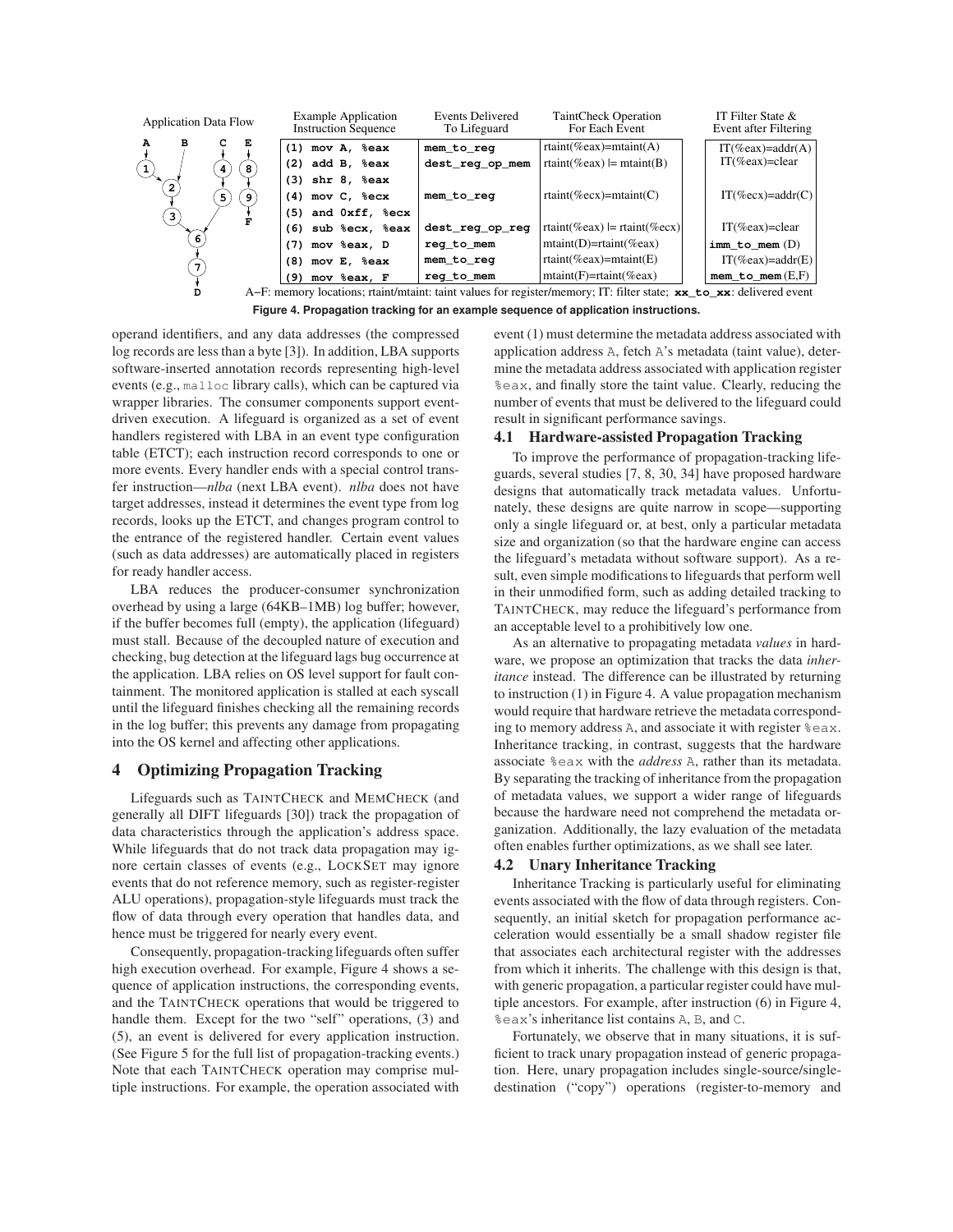memory-to-register), as well as binary computations that use an immediate value as a source operand. We assume that nonunary operations (those that combine more than one metadata source) propagate a "clean" result to the destination (e.g., *untainted* for TAINTCHECK or *initialized* for MEMCHECK). While at first thought this assumption may appear too liberal, we argue it is valid if (a) the lifeguard reports an error if a source of a non-unary operation is unclean, or (b) the semantics underlying the metadata values imply that, for all practical purposes, the result of a non-unary operation is a clean value. Perhaps surprisingly, both MEMCHECK and TAINTCHECK are candidates for unary inheritance tracking as MEMCHECK satisfies property (a) and TAINTCHECK satisfies property (b).

**MemCheck.** MEMCHECK monitors memory references to detect the use of unallocated locations or uninitialized values. To avoid false positives associated with the harmless copying of uninitialized memory values (e.g., in a padded struct), MEMCHECK does not report an error on the first load of an uninitialized value, but rather tracks the propagation of such values until one is used for a pointer dereference, conditional test input, or system call input [18, 19]. While this lazy evaluation of uninitialized value use is sufficient to eventually catch use of uninitialized memory, we argue that an eager evaluation that flags the first use of an uninitialized value in a non-unary computation is equally valid (e.g., flagging when uninitialized values are added). Our modified MEMCHECK checks the source operands of non-unary operations (identifying any uninitialized values as errors) and treats the destination operands as initialized, in order to avoid a cascading of error reports all based on the same uninitialized value.

**TaintCheck.** TAINTCHECK tracks the propagation of memory taint values to detect memory overwrite-based security exploits [21], and for all practical purposes, unary propagation appears to suffice for detecting such exploits. This claim is supported through four observations. First, the security literature [6, 37] reports that overwrite attacks (e.g., buffer overflow) rely almost exclusively on direct copying. Second, third-party analysts [31] often identify overwrite-based security vulnerabilities in proprietary software by causing a software crash through the introduction of a long input composed of a known pattern (e.g., repeating 0x55). A vulnerability is identified if the pattern is observed in expected locations in the core dump. This technique relies on a direct (unary) propagation of the input, and any identified vulnerability will be detected under unary-only propagation. Third, to empirically evaluate these claims, we analyzed the first six months of CVE security alert entries in 2007 [31]. For the entries involving open source software, we studied the source code patches and found that every memory overwrite vulnerability was due to unary propagation. Finally, while there is always a concern that attackers can specifically work around unary-only propagation, note that TAINTCHECK identifies attacks (including format string and function pointer attacks) *before* any attacking code executes. Thus, the attack is constrained to exploit the original application code, not any injected code. (Thistask could be made even more challenging by providing application developers with static analysis tools that identify when



|      | TT table                                                       |  |                                 |  | used for commet detection |  |                 |                     |     |  |                 |
|------|----------------------------------------------------------------|--|---------------------------------|--|---------------------------|--|-----------------|---------------------|-----|--|-----------------|
|      | $IT state   addr  size   addr&3   4bits   (addr&3)+4   4bits $ |  |                                 |  |                           |  |                 |                     |     |  |                 |
| reg1 | $\circ$ $\circ$                                                |  |                                 |  |                           |  | 00 00 000 00    | $\circ \circ \circ$ |     |  | $\circ$ $\circ$ |
| regN | $\circ$ $\circ$                                                |  | $\circ \circ \circ \circ \circ$ |  |                           |  | $\circ$ $\circ$ |                     | 000 |  | $\circ$ $\circ$ |

IT state:  $00 - \text{clear}, 01 - \text{addr}, 10 - \text{in}$  lifeguard

| Original Event                        | Starting $IT(\%rs)$ State                                                                                         |                        |                                    |  |  |  |
|---------------------------------------|-------------------------------------------------------------------------------------------------------------------|------------------------|------------------------------------|--|--|--|
| example app. operation                | clean                                                                                                             | addr                   | in lifeguard                       |  |  |  |
| imm_to_req<br>mov \$imm, %rd          | $IT(\%rd) := \text{clean}$                                                                                        |                        |                                    |  |  |  |
| imm to mem<br>mov \$imm, mem(daddr)   | imm to mem                                                                                                        |                        |                                    |  |  |  |
| req self<br>op \$imm, %rd             | do nothing                                                                                                        |                        |                                    |  |  |  |
| mem self<br>op \$imm, mem(daddr)      | do nothing                                                                                                        |                        |                                    |  |  |  |
| req_to_req<br>mov %rs, %rd            |                                                                                                                   | $IT(\%rd) := IT(\%rs)$ | $IT(\%rd):=IT(\%rs)$<br>reg to reg |  |  |  |
| reg to mem<br>mov %rs, mem(daddr)     |                                                                                                                   | imm_to_mem mem_to_mem  | reg to mem                         |  |  |  |
| mem to req<br>mov mem(saddr), %rd     |                                                                                                                   | $IT(\%rd) :=$ saddr    |                                    |  |  |  |
| mem to mem<br>copy saddr to daddr     | mem to mem                                                                                                        |                        |                                    |  |  |  |
| dest_reg_op_reg<br>op %rs, %rd        | do nothing                                                                                                        |                        | $IT(\%rd) := \text{clean}$         |  |  |  |
| dest_req_op_mem<br>op mem(saddr), %rd | $IT(\%rd) := \text{clean}$                                                                                        |                        |                                    |  |  |  |
| dest_mem_op_req<br>op %rs, mem(daddr) | do nothing                                                                                                        |                        | imm to mem                         |  |  |  |
| other<br>other instructions           | flush all relevant registers' IT to "in lifeguard"<br>by delivering imm_to_reg/mem_to_reg,<br>then deliver other. |                        |                                    |  |  |  |

**Figure 5. A unary inheritance tracking design.**

the structure of their code provides an opportunity for a nonunary attack.) For these reasons, we believe that assuming taintedness does not propagate through non-unary operations represents a good performance/coverage trade-off.

By limiting the inheritance tracking to unary propagation, each register in the inheritance table described above can be associated with at most one source—making such a structure feasible. Moreover, because non-unary operations act as "sinks" for propagation (the result is always clean), many propagation events can be eliminated. In Figure 4, for example, unary propagation removes the need for accessing the metadata for A, B, and C.

### **4.3 A Unary Inheritance Tracking Design**

Figure 5 presents a hardware design for unary inheritance tracking. The events are chosen to support the IA32 architecture. Note, however, that one can remove several memory related events to support RISC architectures. We use a table, *IT*, to hold inheritance information for each generalpurpose register. Each entry either specifies the memory address from which the register inherits or indicates that the register is "clean". (A third state, "in lifeguard", is discussed be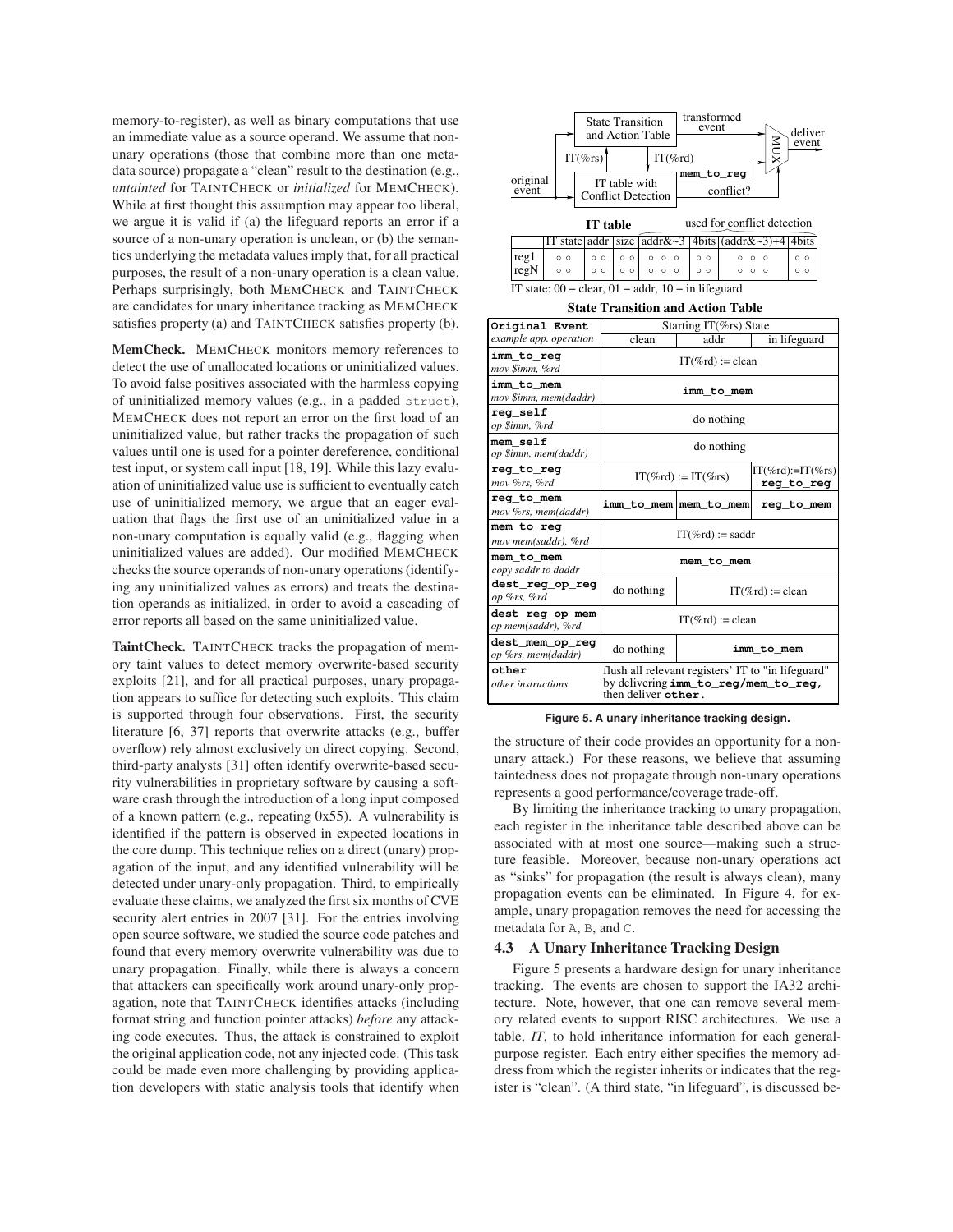low.) For each incoming original propagation event, we look up the state transition and action table using the event type and the state of the source register. The action is either to update an entry in the IT table, to deliver an event to the lifeguard, or to simply discard the event. For example, if the event is a reg to reg type (*mov %rs, %rd*) and IT(%rs) holds an address *addr*, then IT(%rd) is updated to *addr*.

Three issues complicate the picture somewhat. First, because the inherited metadata values are lazily evaluated, a write-after-read conflict may occur if a "store to A" event (e.g.,  $i$ mm to mem) arrives when a register  $r$  currently inherits from A. A problem arises if the store event were delivered, updating  $A$ 's metadata, and later a reg<sub>-to mem</sub> event were to propagate r's metadata to another location B's metadata. B's metadata should inherit the previous value of A's metadata, which had been overwritten. We solve this potential problem by detecting the conflict and delivering a mem\_to\_reg event to the lifeguard just prior to the "store to A" event, so that the lifeguard can appropriately maintain A's previous metadata as the current state of r.  $IT(r)$  is then set to "in-lifeguard", indicating that r's metadata is now maintained in software (until the next overwriting of register  $r$ ).

Second, architectures such as IA32 support unaligned memory accesses and accesses with multiple sizes. To be conservative, we would like the conflict detection mechanism to match any recorded memory accesses that have overlapping ranges with the current store. As shown in Figure 5, the four rightmost columns in the IT table store a pair of 4-byte aligned addresses with bitmaps indicating used bytes. An incoming store can first match its 4-byte aligned addresses and then check the bitmaps to determine if there is a conflict.

Third, there may be instructions not represented by the explicit event types in Figure 5 (e.g., *xchg* in IA32). Since these instructions are typically less frequent, we deliver an other event where the lifeguard software can analyze the instruction record in a slow path to determine the appropriate action. Before delivering an other event, our unary tracking hardware flushes the IT state of relevant registers to ensure that the lifeguard has all the relevant up-to-date metadata states.

Moreover, we have optimized the state transition for binary operations with known "clean" *%rs*. In such cases, we choose to "do nothing", leaving the destination's metadata unmodified, which follows generic propagation.

In summary, because many of the events are processed solely by the IT mechanism and not by the lifeguard, the lifeguard overhead can be significantly reduced. For example, in Figure 4, IT reduces the number of delivered events from seven to two, as shown on the right of the figure.

## **5 Idempotent Filters for Checking Events**

Checking metadata states upon observing certain application events is a fundamental operation of any lifeguard. While some lifeguards perform only a modest number of checks (e.g., TAINTCHECK), others perform checks very frequently (e.g., ADDRCHECK, MEMCHECK, and LOCKSET logically check every memory operation). However, many checks are idempotent (redundant). For example, once ADDRCHECK checks that a memory location is allocated, subsequent loads

and stores to the same address need not be checked—until the next free() event. In this section, we present an Idempotent Filter design for reducing lifeguard checking overhead.

The idea is to introduce a lifeguard-configurable IF cache of recently observed checking events. If an incoming event hits in the cache, it is discarded (filtered). Upon a miss in the IF cache, an event  $E$  is delivered to the lifeguard. If  $E$ is configured to be cacheable, it is inserted into the IF cache with the LRU replacement policy.

Since different lifeguards have different checking requirements, the IF hardware extends the event type configuration table (ETCT), which specifies event handler addresses, to include the following fields that control the IF behavior. First, a cacheable bit specifies whether the lifeguard classifies the event as checking-only (non-updating). If set, events of that type can be filtered by the IF cache. Second, a "check categorization" (CC) field enables lifeguards to specify whether two event types result in the same checks (such as load and store events in ADDRCHECK). Third, there is a cacheable bit for every field of the instruction record. A line in the IF cache consists of the CC value and the set of selected record field values. The line is indexed by a hash code computed from the entire line. If the CC value and the selected fields of an incoming event match an existing cache entry, the IF hardware considers it a "hit" and assumes that the two events are idempotent. For example, ADDRCHECK would use the same CC value for load and store event types, and specify that the memory address and the size fields are cacheable. MEMCHECK employs IF similarly for accessibility checking. In contrast, LOCKSET must treat load and store operations as separate with respect to filtering by using different categorization values for them (surprisingly, IF does apply to LOCKSET despite only being able to observe a single thread at a time<sup>1</sup>).

Moreover, the ETCT specifies invalidation policies for the IF cache. Note that checks are only idempotent as long as the underlying metadata remain unmodified. If the relevant metadata changes, cached checks must be invalidated. We further augment the ETCT with two bits: one indicating whether an event of this type invalidates the entire IF cache (e.g., malloc/free calls or system calls), and one indicating whether the event invalidates records that match the specified CC value and selected fields of the event.

Perhaps most interestingly, we find that relatively small cache sizes (e.g., 32-entry) and associativity (e.g., 4-way) are remarkably useful for idempotent filtering. Extensive results are presented in Section 7.

## **6 Reducing the Cost of Metadata Mapping**

As described in Section 2.1, instruction-grain lifeguards typically keep metadata for every byte or word in the address space of the monitored applications, and typically, this metadata is consulted and/or updated for each (unfiltered) memory reference event. Because metadata accesses are so frequent, providing a fast translation from application addresses

<sup>1</sup>For LOCKSET, we choose to invalidate the filter for all annotation records (including lock/unlock). Consider two redundant accesses to the same memory location  $m$  from the same thread  $t$ . Because there is no lock/unlock in between,  $t$ 's lockset  $S_t$  at the two accesses must be the same. Intersecting  $m$ 's candidate set  $S_m$  with the same  $S_t$  twice does not shrink  $S_m$  further.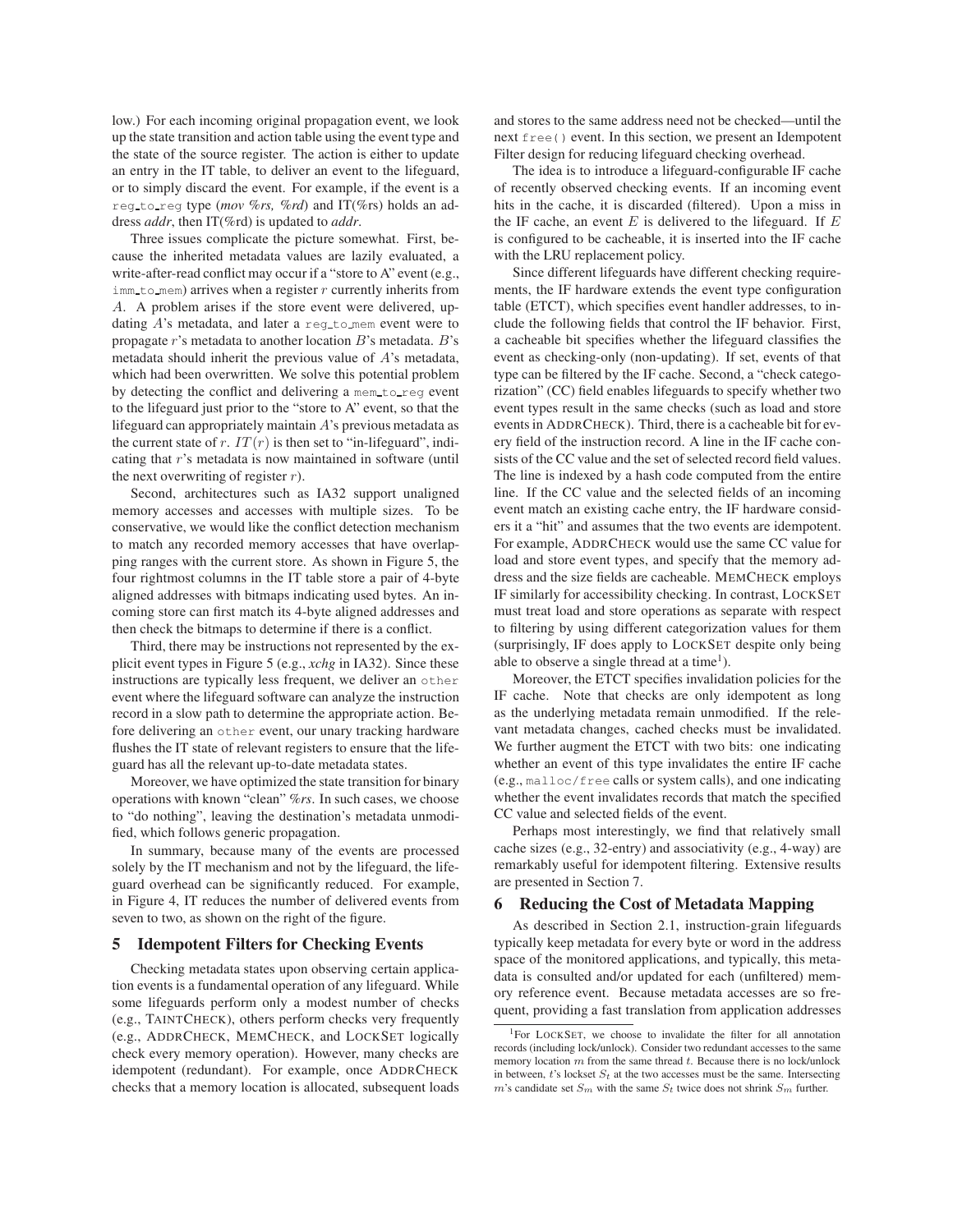

**Figure 6. Two alternative lifeguard metadata designs. (We focus on the more flexible two-level design.)**

to metadata addresses is essential for good lifeguard performance.

#### **6.1 Lifeguard Metadata Organizations**

From a survey of previous studies [7, 8, 17, 18, 21, 25, 27, 30, 35], we have identified the two possible metadata organizations shown in Figure 6. In the one-level design, a single contiguous metadata region represents a (possibly scaled) direct translation of the entire application address space. While this organization enables address translation through a simple scale-and-offset mechanism, it presents several drawbacks.

First, sparsely-used application address spaces consume an unnecessarily large portion of the lifeguard address space. Second, because both extremes of an application's virtual address space are typically occupied, the one-level design is only viable when metadata consume less space than normal data (e.g., 1 taint bit representing 1 byte), limiting its applicability. Third, the waste of metadata address space is particularly challenging when the application and lifeguard must share the same address space as in many proposals (including DISE); in face of the challenges of getting the application data, lifeguard metadata, lifeguard auxiliary data, and the lifeguard code to fit into a single virtual address space, robustness and portability considerations<sup>2</sup> often favor the two-level design  $[19]$ .

The two-level design avoids these drawbacks by employing an indexing structure similar to a page table to perform the translation between application addresses and metadata addresses. This structure is clearly more space-efficient and flexible. The two-level design also requires fewer modifications to the normal loader, runtime, and OS behavior because the lifeguard can make better use of its available address space. Because our goal is to support a wide range of lifeguards, we consider the two-level design to be the baseline configuration.

#### **6.2 Lifeguard-managed Address Translation**

The one negative attribute of the two-level structure is performance, as the extra level of indirection requires additional lifeguard instructions and memory references. Figure 7 shows a representative event handler in TAINTCHECK, which combines the taint of a memory location and a register. The original C code is shown on the left along with the generated IA32 assembly instructions. Of the eight instructions, the first five performs metadata mapping, which is over half of the instructions in this handler! Our goal is to achieve the advantages of the two-level design while minimizing the cost.

Noting that the two-level metadata structure resembles page-tables, a hardware TLB mechanism suggests itself as a possible solution to the performance problem. Rather than translating virtual addresses to physical ones, however, such a mechanism would translate application-space virtual addresses to lifeguard-space (metadata) virtual addresses. Note that, because the output of the mechanism are lifeguard-space virtual addresses, the lifeguard can be permitted to manage the structure directly—minimizing (if not obviating) the need for OS support. In fact, a software-managed TLB [13] augmented to handle user-selectable metadata structure sizes would minimize the negative performance impact of the two-level design while preserving its flexibility.

#### **6.3 The LMA (Load Metadata Address) Instruction**

In the context of the IA32 architecture, we propose exposing a TLB-like address translation mechanism, which we call *Metadata-TLB (M-TLB)*, through a new instruction, *LMA* (Load Metadata Address), which translates an application address directly to a metadata address. Such a mechanism enables us to replace the first five instructions on the left side of Figure 7 with a single LMA instruction on the right side, thus reducing the handler's instruction count by half. Figure 8 describes the complete extension to the architecture.

Figure 9 depicts an M-TLB design. A lifeguard enables *LMA* support by configuring the metadata mapping with *lma config*. Because the M-TLB is software managed (by the user-space lifeguard), a miss handler address is specified. An application data address is broken down into three parts: the highest part is the level1 index, the middle part is the level2 index, the lowest part is the index into each level2 element. The LMA config register records the number of level1 and level2 bits as well as the size of level2 elements. As shown in Figure 9, an *lma* instruction converts an application data address into a metadata address using a fast hardware lookup table (CAM). If successful, it takes one cycle. However, if the mapping is not found, the application address is pushed onto the stack and the software miss handler is called, which uses *lma fill* to insert the missing mapping. When the miss handler returns, the *lma* instruction is re-executed.

We make the following three design choices. First, to support a wide range of lifeguards, our design is flexible in terms of the number of bits in level1 and level2 index and the element size. In fact, an *lma config* flushes the M-TLB, and can be used to dynamically configure the mapping. Section 7.3 shows that such flexibility can significantly reduce M-TLB miss rates. Second, to reduce hardware complexity, *LMA* only performs address translation; it does not issue any memory accesses for metadata. Third, *LMA* only obtains the starting (byte) address of a level2 element; determining the offset of fields within an element (e.g., which bit corresponds to the taint of a given application byte address) is the responsibility of the lifeguard. In our experiences, this does not incur significant overhead because lifeguards can often use a level2 element as the most frequent metadata size, as in Figure 7.

### **7 Experimental Evaluations**

We evaluate the performance benefits and design choices of our framework through both a simulation and a profiling

 $2$  particularly given (1) large, uncooperative programs, or (2) tools which target multiple operating systems, and/or diverse hardware platforms.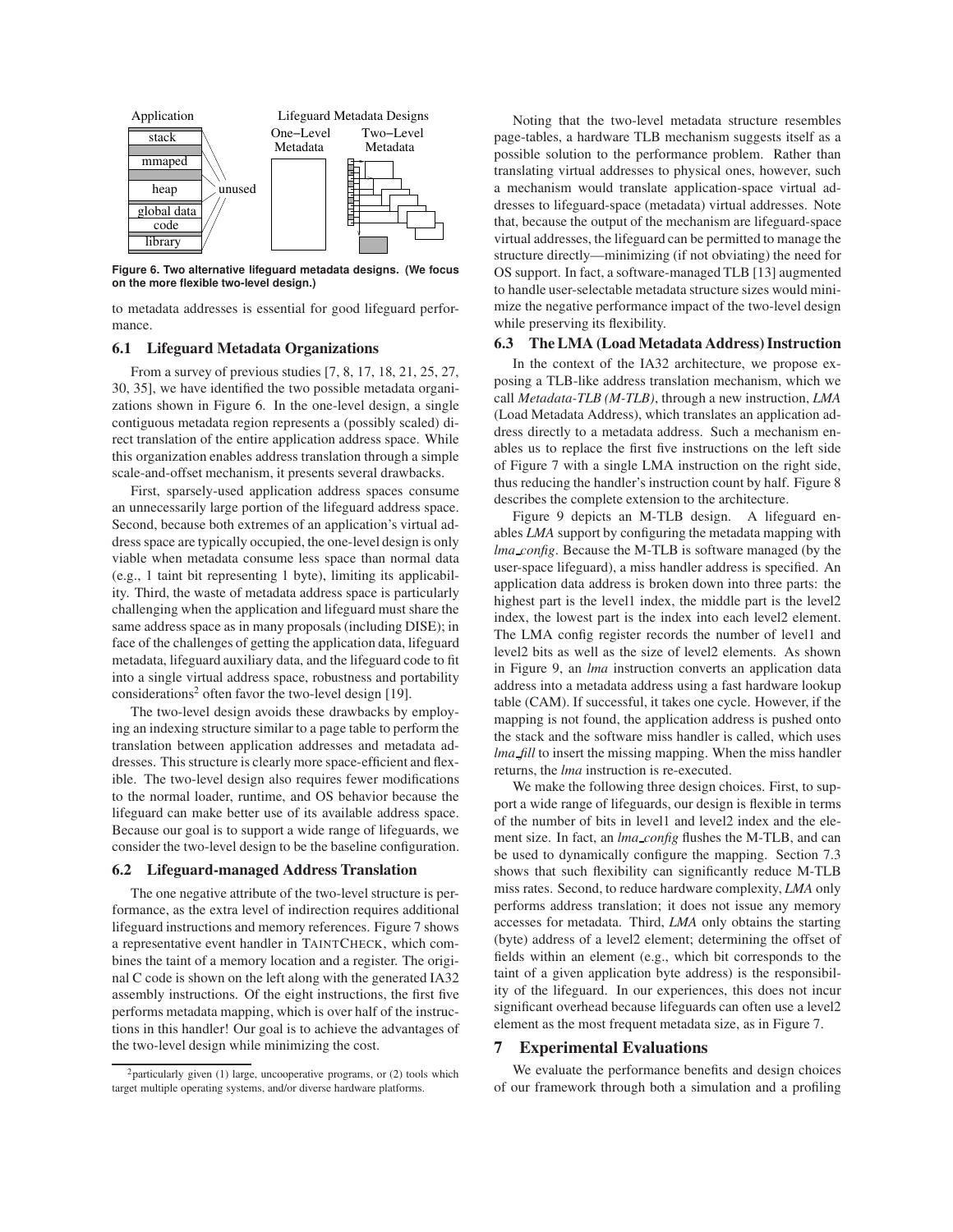**void dest\_reg\_op\_mem\_4B(UINT32 src\_addr/\*in %eax\*/, UINT32 dest\_reg/\*in %edx\*/)**

- // App instruction event: dest\_reg = dest\_reg op mem(src\_addr)<br>// Handler performs: reg\_taint(dest\_reg) |= mem\_taint(src
- reg\_taint(dest\_reg) |= mem\_taint(src\_addr)





**Figure 9. A 32-bit LMA hardware design illustrated with the** TAINTCHECK **example in Figure 7.**

study. In the simulation study, we perform full-system simulations of five diverse instruction-grain lifeguards monitoring CPU-intensive benchmarks. However, due to simulation time constraints, reduced input sets are used. In contrast, we use the full-scale inputs in the profiling study, and investigate the impact of design choices on miss rates and filtered events.

### **7.1 Experimental Setup**

**Simulation Study.** We implemented LBA by extending the Simics [36] full-system simulation platform with log record capture and event dispatch support. As described in Section 3, we extend our original LBA design with the capability of delivering multiple (hardwired) events per log record. The three proposed techniques, namely Inheritance Tracking (IT), Idempotent Filters (IF), and Load Metadata Address (LMA), are implemented in the event dispatch module, and are individually configurable by the lifeguard software.

Table 2 describes the simulation setup. We model a dualcore IA32 system with LBA, running an application on one core and a lifeguard monitoring the application on a second core. Because the choice of ISA may significantly affect the mix of monitored events, we choose the currently most popular ISA, IA32, in our study. Lacking a complete, publicly available model for out-of-order IA32 simulations, we model in-order cores. We simulate a two-level cache hierarchy with private L1 caches and a shared L2 cache, which contains a 64KB log buffer. The log buffer accesses are modeled as follows. To reduce L1 interference, a one-cache-line (64-byte) record buffer is used at both cores for caching compressed log records. The producer core writes an entire line of records to the L2 cache when the 64-byte buffer is filled. Likewise, the consumer core reads an entire line of records at a time.

In the simulation, we assume an 8-entry IT table (for 8 general-purpose registers), a 32-entry fully-associative cache for the IF filter, and a 1-cycle latency for the LMA instruction. We explore the design space in the profiling study.

**Profiling Study.** We instrument the benchmark executables with PIN [14] to obtain memory access, propagation, and address computation events. We build three modules that model the IT, IF, and LMA mechanisms, respectively. The modules take the events as input and collect statistics on miss rates and filtered events. We vary the design parameters of the techniques to explore the design space.

**Lifeguard Implementations.** We implemented five diverse lifeguards as shown in Figure 2. In addition to the common TAINTCHECK supported by previous lifeguard-specific hardware DIFT proposals [7, 8, 30, 34], we implemented a version of TAINTCHECK enhanced with detailed tracking. It keeps 8-byte metadata for every 4-byte application word. When a memory location is tainted by an instruction, the enhanced TAINTCHECK records the 4-byte "from" memory address and the 4-byte eip. In this way, a taint propagation trail can be reconstructed upon a security violation.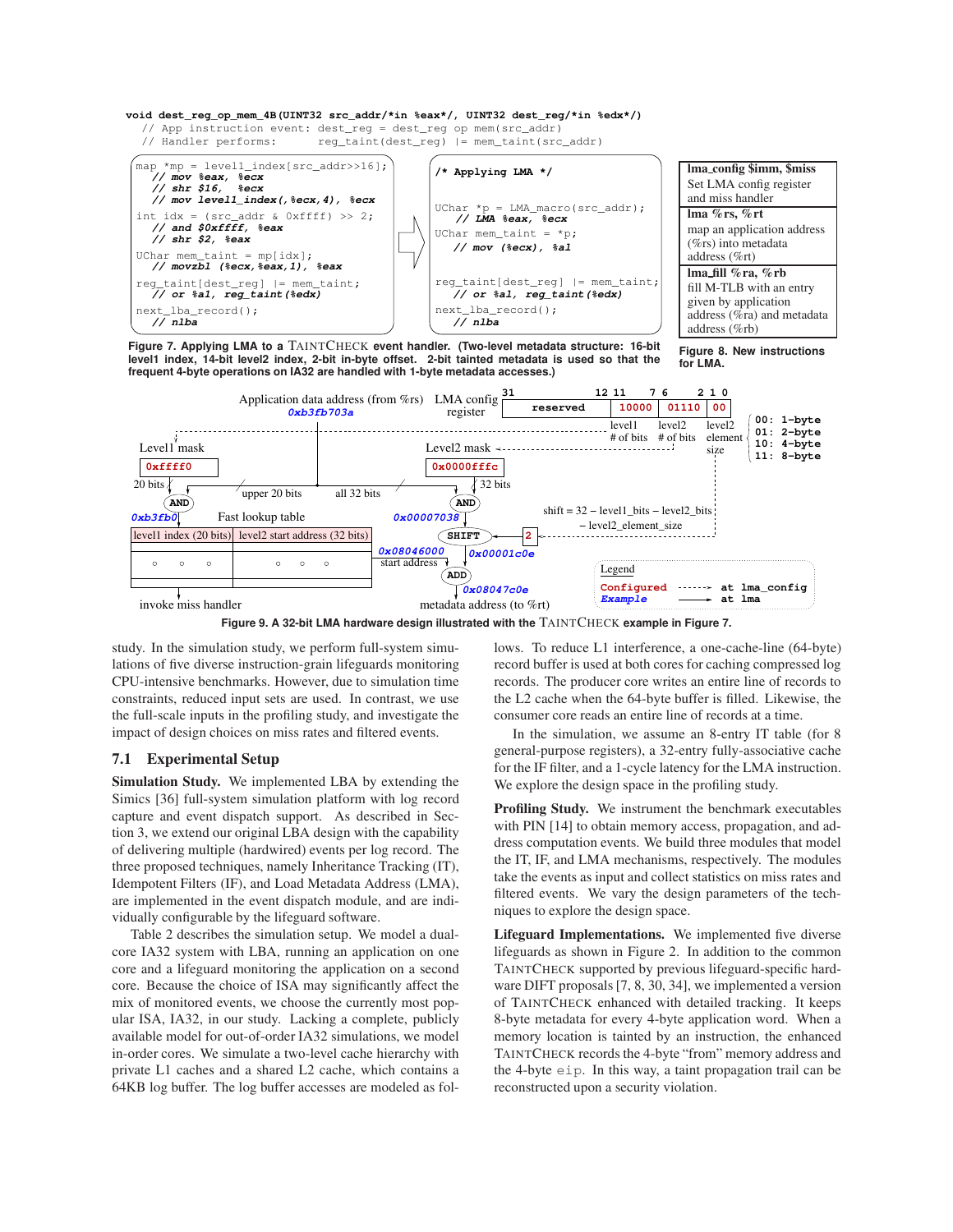|  | Table 2. Simulation Setup. |  |
|--|----------------------------|--|
|--|----------------------------|--|

|                  | Simulator description      | Simulation parameters    |                                                       |
|------------------|----------------------------|--------------------------|-------------------------------------------------------|
| Simulator        | Virtutech Simics 3.0.17    | Private L <sub>1</sub> I | 16KB, 64B line, 2-way assoc, 1-cycle access lat.      |
| Extensions       | Log capture and dispatch   | Private L <sub>1</sub> D | 16KB, 64B line, 2-way assoc, 1-cycle access lat.      |
| Target OS        | Fedora Core 5 for IA32     | Shared L <sub>2</sub>    | 512KB, 64B line, 8-way, 10-cycle access lat., 4 banks |
| Processor core   | Dual-core, in-order scalar | Main Memory              | 200-cycle latency                                     |
| Cache simulation | g-cache module             | Log buffer               | 64KB, assuming 1B per compressed record [3]           |

**Table 3. Multithreaded Benchmarks for** LOCKSET**.**

| Benchmark Description and Input                                                              |
|----------------------------------------------------------------------------------------------|
| blast v2.2.16 [16] Searching a nucleotide and protein<br>database of $134K$ sequences        |
| pbzip2 v1.0.1 [22] Parallel data compressor, compress half<br>of CPU2000's ref input.source  |
| pbunzip2 v1.0.1 [22] Decompress pbzip2's output in parallel                                  |
| water-ng SPLASH-2 [38] Water simulation, 343 molecules                                       |
| zchaff 2002.7.15 [23] SAT (Boolean Satisfiability Problem)<br>solver, circuit fault analysis |

We strive to write the lifeguard code as optimized as possible. First, as shown previously in Figure 4, we use 2-bit metadata per application byte for the common TAINTCHECK. In this way, the frequent 4-byte operations in IA32 applications correspond to 1-byte metadata accesses, avoiding sub-byte access costs. MEMCHECK employs a similar scheme. Second, we optimize the code path for the frequent (stable) cases in metadata checking. For example, given a memory access, our LOCKSET implementation first checks if the 32-bit metadata is one of the recently seen stable cases<sup>3</sup> before performing the expensive lockset intersection operation. Third, we compile the lifeguards with gcc where event handlers are C functions with register parameters. We examine the disassembly of the frequent code path (typically less than 10 instructions) for the frequent event handlers. In cases that we see suboptimal code, we hand optimize the assembly code.

**Benchmarks and Inputs.** We choose CPU-intensive benchmarks to "stress test" instruction-grain monitoring. In the simulation study, we use the SPEC2000 integer benchmarks to evaluate all but the LOCKSET lifeguard. Because of the simulation time constraints, the *test* inputs are used. In contrast, we explore the design space in the profiling study with the *ref* inputs for the SPEC2000 integer benchmarks. For the data race detection lifeguard, LOCKSET, we use five multithreaded benchmarks in the simulation study, as shown in Table 3. Each benchmark spawns two working threads that are restricted to run on core 1 using Linux's sched setaffinity call. Note that running multiple application threads on separate cores requires synchronizing both event delivery and lifeguard metadata access, and is beyond the scope of the paper. All benchmarks were run to completion in both the simulation and the profiling study.

#### **7.2 Performance Study using Simulations**

We evaluate the performance benefits of our framework using five diverse lifeguards. Figure 10 reports lifeguard performance with and without our proposed optimizations. The Yaxis reports the slowdowns of benchmark runs monitored by a lifeguard compared to benchmark runs without lifeguards. We see that compared to the LBA baseline bar, our techniques dramatically reduce the slowdowns for all the lifeguards, achieving less than 51% overhead on our challenging benchmarks for all but the MEMCHECK lifeguard.

The still poor performance of MEMCHECK is not surprising. Like ADDRCHECK, MEMCHECK checks memory accesses. Like TAINTCHECK, it propagates metadata. In addition, MEMCHECK also monitors other instruction-grain events, such as address computation for checking pointer dereference. Therefore, the events monitored by MEMCHECK is a super-set of ADDRCHECK and TAINTCHECK. Its slowdown is expected to be larger than the sum of ADDRCHECK's slowdown and TAINTCHECK's slowdown.

Figure 11 shows the performance improvement by applying one by one our three techniques (LMA for metadata mapping, IT for metadata updates, and IF for metadata checks). The Y-axis reports the average slowdowns across the benchmarks. As described in Figure 2, LMA is applicable to all the lifeguards, while IT and IF are relevant to a subset of the lifeguards. Moreover, IF is a flexible mechanism where a lifeguard can configure which event to filter and how to invalidate the filter. Both ADDRCHECK and LOCKSET require that memory accesses are filtered and the filter is invalidated at high-level events. However, they differ in that ADDRCHECK does not distinguish memory loads and stores while LOCKSET does. Like ADDRCHECK, MEMCHECK also checks memory accesses therefore employing the same filter. In addition, MEMCHECK also checks the base and index registers of address computations.

From Figure 11, we see that applying an additional technique achieves significant performance gains in all cases; the three techniques are complementary. This is because they are targeting different aspects of the lifeguard overhead. LMA reduces the average event handler lengths by replacing multiple metadata mapping instructions with a single LMA instruction. As shown in Figure 12, it reduces the total lifeguard dynamic instruction count by 16.7%–49.3%. IT and IF complement LMA by reducing the event frequency for update events and checking events, respectively. As shown in Figure 12, IT and IF filter out 24.9%–77.8% of the update and checking events.

#### **7.3 Exploring Design Space using PIN Analysis**

**IT.** We use PIN to instrument the SPEC2000 integer benchmarks with ref input. Figure 13(a) shows the percentage of reduced propagation events using Inheritance Tracking. IT removes 35.8%–82.0% of the propagation events.

**IF.** Figure 13(b) and (c) shows the average percentage of reduced check events by applying Idempotent Filters on the SPEC benchmarks with ref input while varying the number of filter entries and the set associativity of the filter design. Figure 13 (b) and (c) correspond to accessibility checking in ADDRCHECK and data race checking in LOCKSET, respec-

<sup>&</sup>lt;sup>3</sup>That is,  $S_m \cap S_t = S_m$ , hence the metadata does not change.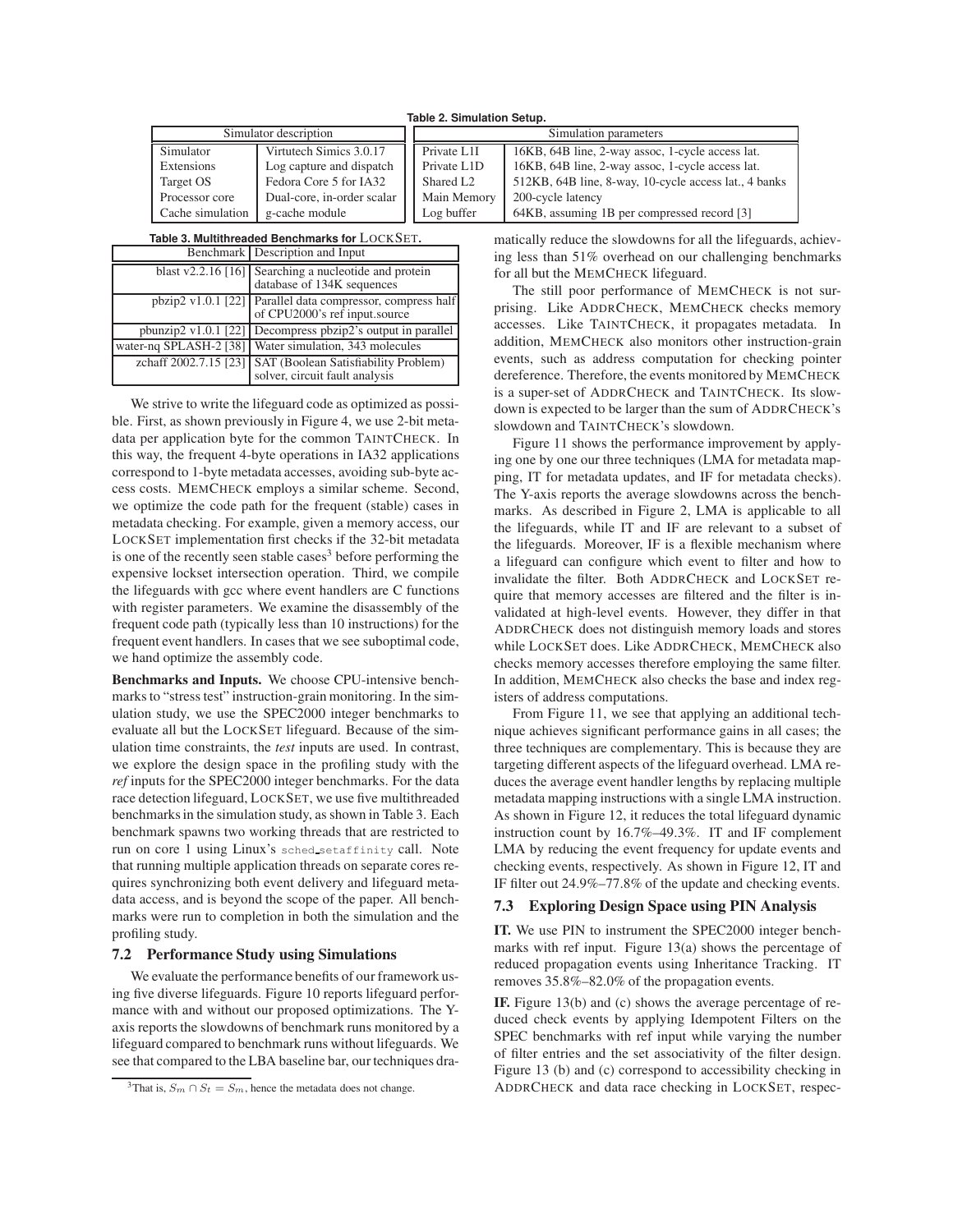